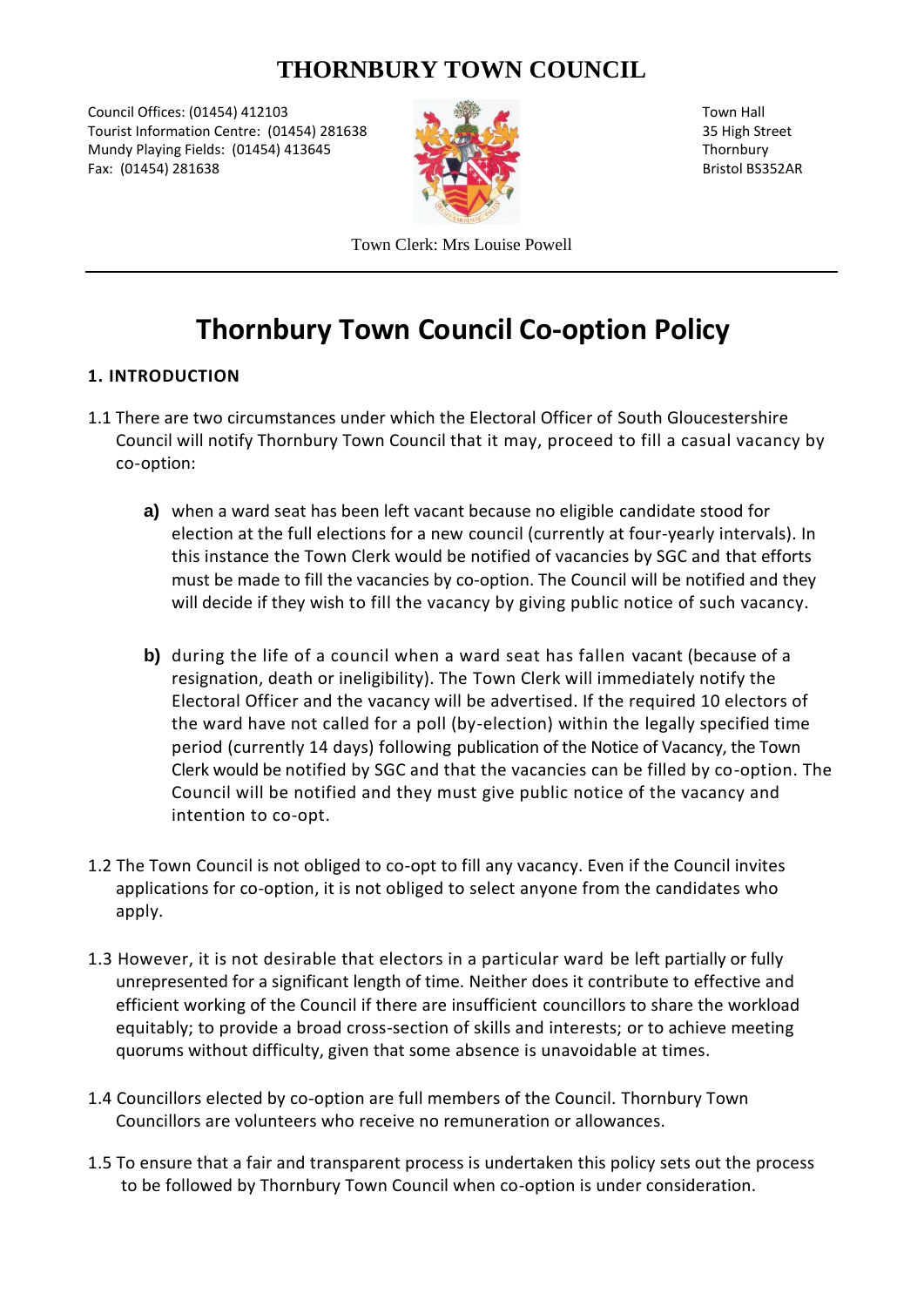#### **2. APPLICATION PROCESS TO BE FOLLOWED**

- 2.1 On receipt, of written notification, from the Electoral Officer at South Gloucestershire Council, that a casual vacancy may be filled by means of co-option, and on instruction from the Council:
	- a) The Town Clerk will announce the vacancy or vacancies to be filled by co-option within 21 days of receipt of the written notification by means of displaying a Notice on the Council Notice board and website. A copy of the Notice will also be sent to the local press.
	- b) The Co-option Notice will include the closing date for acceptance of requests for consideration (between 14 and 30 days after the date of the display) and the number of vacancies.
	- c) The Co-option Notice will also be displayed in other locations if instructed by the Council.
	- d) The Town Clerk will advise the council when the Co-option Policy has been instigated, by notifying all councillors.

2.2 Members may point out the vacancies and the process to any qualifying applicant(s).

2.3 Applicants are recommended to read the publication, "The [Good Councillor](http://www.nalc.gov.uk/library/publications/801-good-councillors-guide/file) Guide" which explains more about the role and the responsibilities of councillors – copies are available on request. If you have any questions you are welcome to raise them with the Town Clerk.

2.4 Applications will be considered at the next available full Council meeting. To ensure that applications are included on the agenda they should be sent to the Town Clerk at least one week before the meeting (earlier if there are bank holidays).

2.5 Application letters should explain how you are eligible and confirm that you are not disqualified (by completing the co-option application form (appendix 1)). Application letters should also explain why applicants are interested in applying and what they think they can bring to the role of Town Councillor. Some topics that applicants might like to consider are shown in the table below, but please note that applicants are not expected to be able to demonstrate all of these competencies.

| <b>COMPETENCY</b>                            | <b>DEMONSTRATED BY:</b>                                                                                                                                                                                                                                                                                                                                                                                                  |
|----------------------------------------------|--------------------------------------------------------------------------------------------------------------------------------------------------------------------------------------------------------------------------------------------------------------------------------------------------------------------------------------------------------------------------------------------------------------------------|
| Experience, Skills,<br>Knowledge and Ability | We welcome people with a wide range of life skills and<br>experience that reflects the local community. We are looking<br>for councillors who can bring enthusiasm and commitment as<br>well as some of the following:<br>Interest in local matters.<br>$\bullet$<br>Knowledge and understanding of local affairs and the<br>$\bullet$<br>local community.<br>Ability and willingness to represent the Council and their |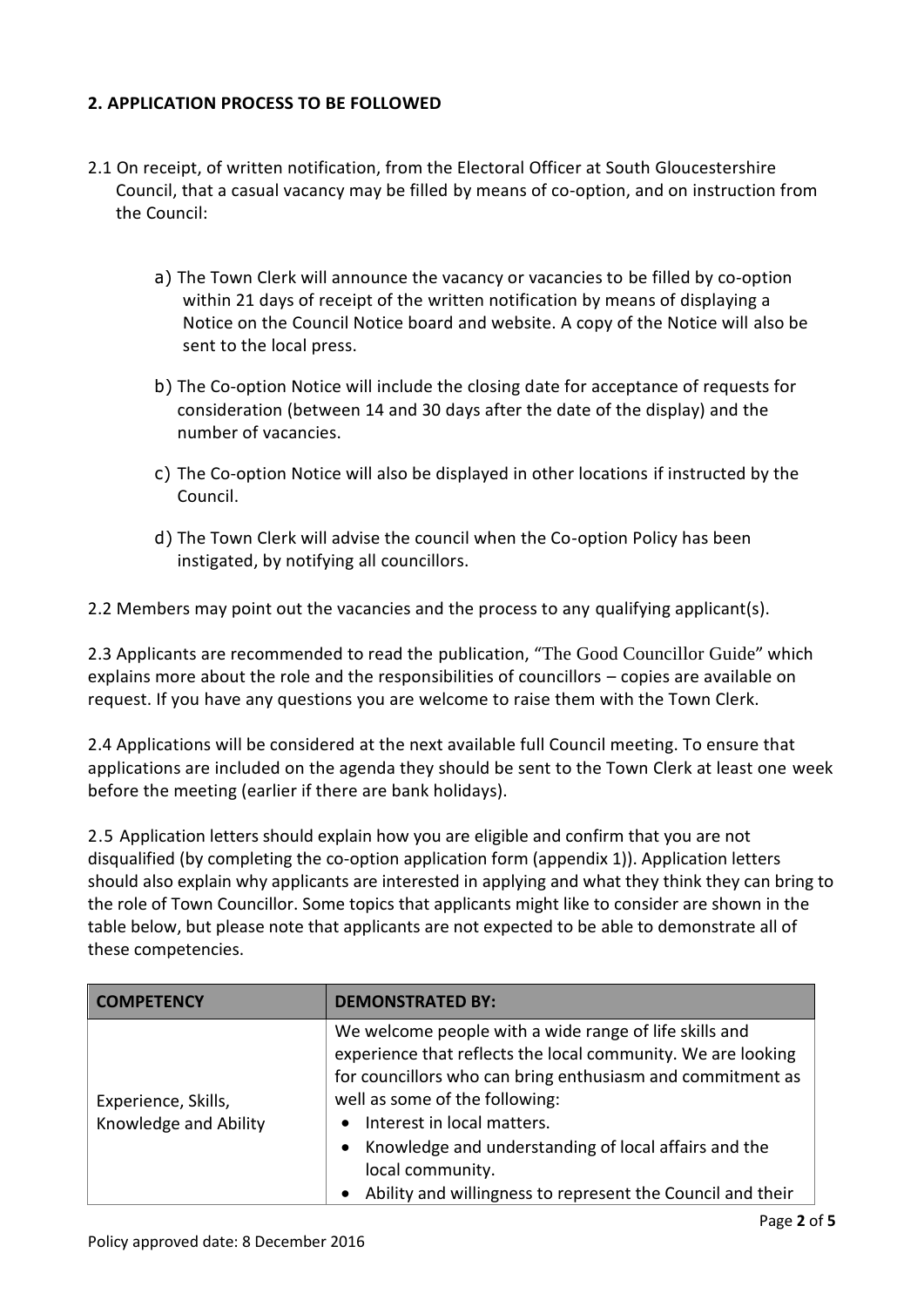|               | community.                                                                        |
|---------------|-----------------------------------------------------------------------------------|
|               | Good interpersonal skills.<br>$\bullet$                                           |
|               | Ability to communicate succinctly and clearly.<br>$\bullet$                       |
|               | Ability and willingness to work closely with other<br>$\bullet$                   |
|               | members and to maintain good working relationships<br>with all members and staff. |
|               | Ability and willingness to work with the council's partners<br>$\bullet$          |
|               | (e.g. voluntary groups, other parish councils, principal                          |
|               | authority, charities).                                                            |
|               | Ability and willingness to undertake relevant training.<br>$\bullet$              |
| Circumstances | Ability and willingness to attend meetings of the council<br>$\bullet$            |
|               | (or the meetings of other local authorities and local                             |
|               | bodies) in the evening and events in the evening and at<br>weekends.              |
|               | Flexible and committed to the Council<br>$\bullet$                                |
|               | Enthusiastic.                                                                     |

2.6 Applicants will be invited to attend the next full Town Council meeting at which their application will be considered. The Town Clerk will provide applicants with an agenda for the meeting, which will normally be held at the Town Hall. Details of Town Council meeting dates are available on the website or from the office.

At the meeting, applicants will be given the opportunity to speak for a maximum of 5 minutes to introduce themselves and explain why they want to join the council.

If there are more candidates than vacancies the co-option will be decided by a ballot of the members. Voting will be according to the statutory requirements, in that, a successful candidate must have received an absolute majority vote of those present and voting. If there are more than two candidates for one vacancy and no one of them at the first count receives a majority over the aggregate votes given to the rest, steps must be taken to strike off the candidate with the least number of votes and the remainder must then be put to the vote again; this process must, if necessary, be repeated until an absolute majority is obtained.

Councillors shall vote by show of hands, or, if at least two members so request, by signed ballot. In the case of an equality of votes, the Chairman of the meeting has a second or casting vote.

2.7 On successful co-option applicants will be invited to sign a Declaration of Acceptance of Office which completes the process for joining the council. Within 28 days of co-option, applicants are also required to complete a Register of Disclosable Pecuniary Interests which will be provided by the Town Clerk. Unsuccessful applicants can request that their details be kept on file for up to 6 months should any new vacancies arise.

2.8 Applicants found to be offering inducements of any kind, at any stage in the co-option process, will be disqualified.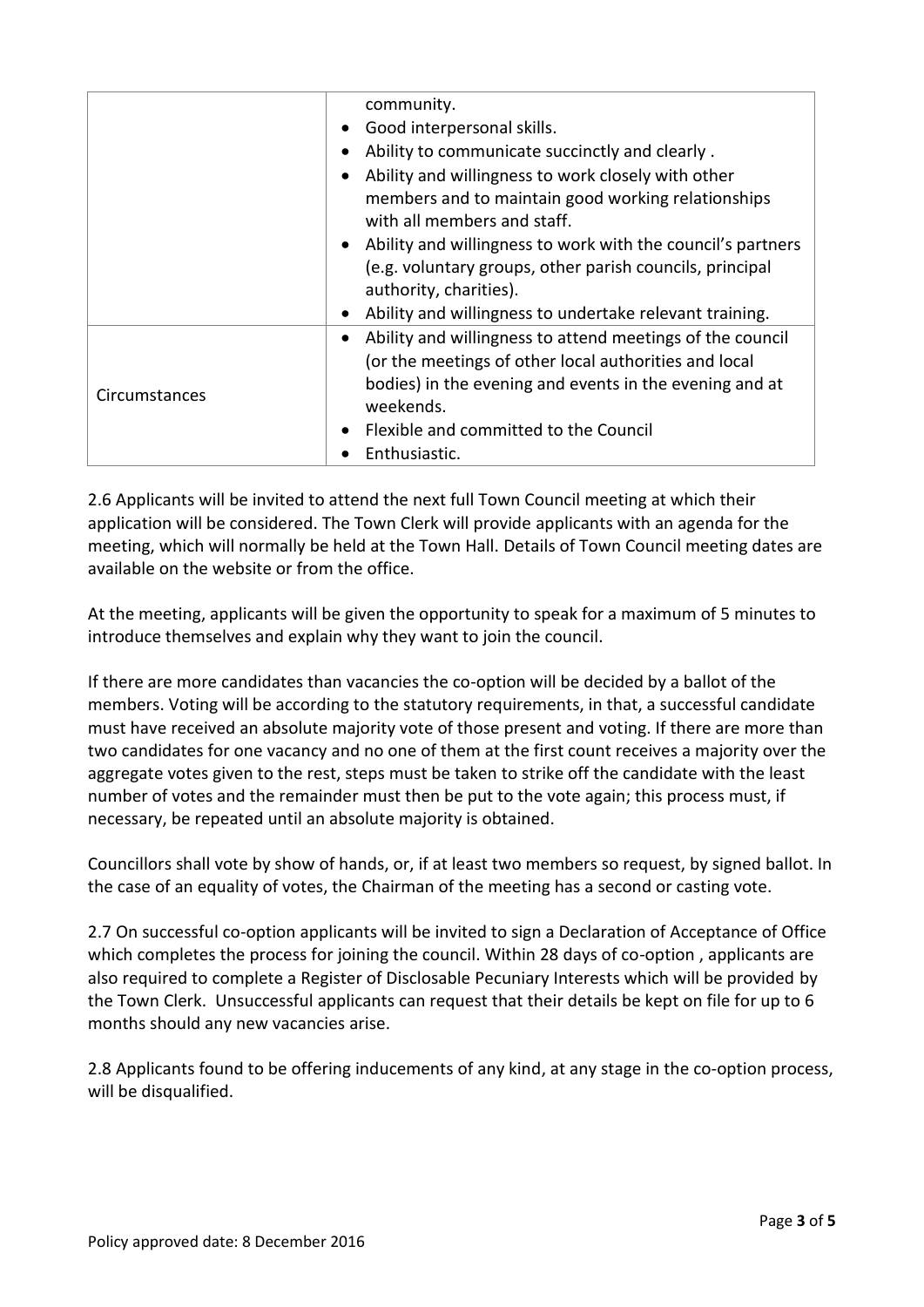#### **Thornbury Town Council Co-option & Eligibility Application Form**

**Contact Details** (Block Capitals please)

**Name:**

**Address:**

**Postcode:**

**Email address:**

**Home Tel. No:** 

**Mobile Tel. No:** 

**Please attach a letter of application to this form which should explain why applicants are interested in applying and any relevant experience they think they can bring to the role of Town Councillor.**

**Please inform us of any other information you would like to disclose regarding your application?** (E.g. if you are related to an employee of the Council / would require assistance during Council meetings with a disability)

#### **Councillor Eligibility**

#### **Please tick which of the following applies to your application.**

In order to be eligible for co-option as a Thornbury Town Councillor you must be:

- $\Box$  a British subject, or a citizen of the Commonwealth or the European Union
- $\Box$  18 years of age or over on the 'relevant date' (i.e. the day on which you are co-opted).

You must additionally be able to meet **one** of the following qualifications, please tick all that apply:

- $\Box$  I am registered as a local government elector for the parish of Thornbury; or
- $\Box$  I have, during the whole of the twelve months preceding the date of my co-option, occupied as owner or tenant, land or other premises in the parish of Thornbury; or
- $\Box$  My principal or only place of work during those twelve months has been in the parish of Thornbury; or
- $\Box$  I have during the whole of the twelve months preceding the date of my co-option resided in the parish of Thornbury or within 3 miles of it.